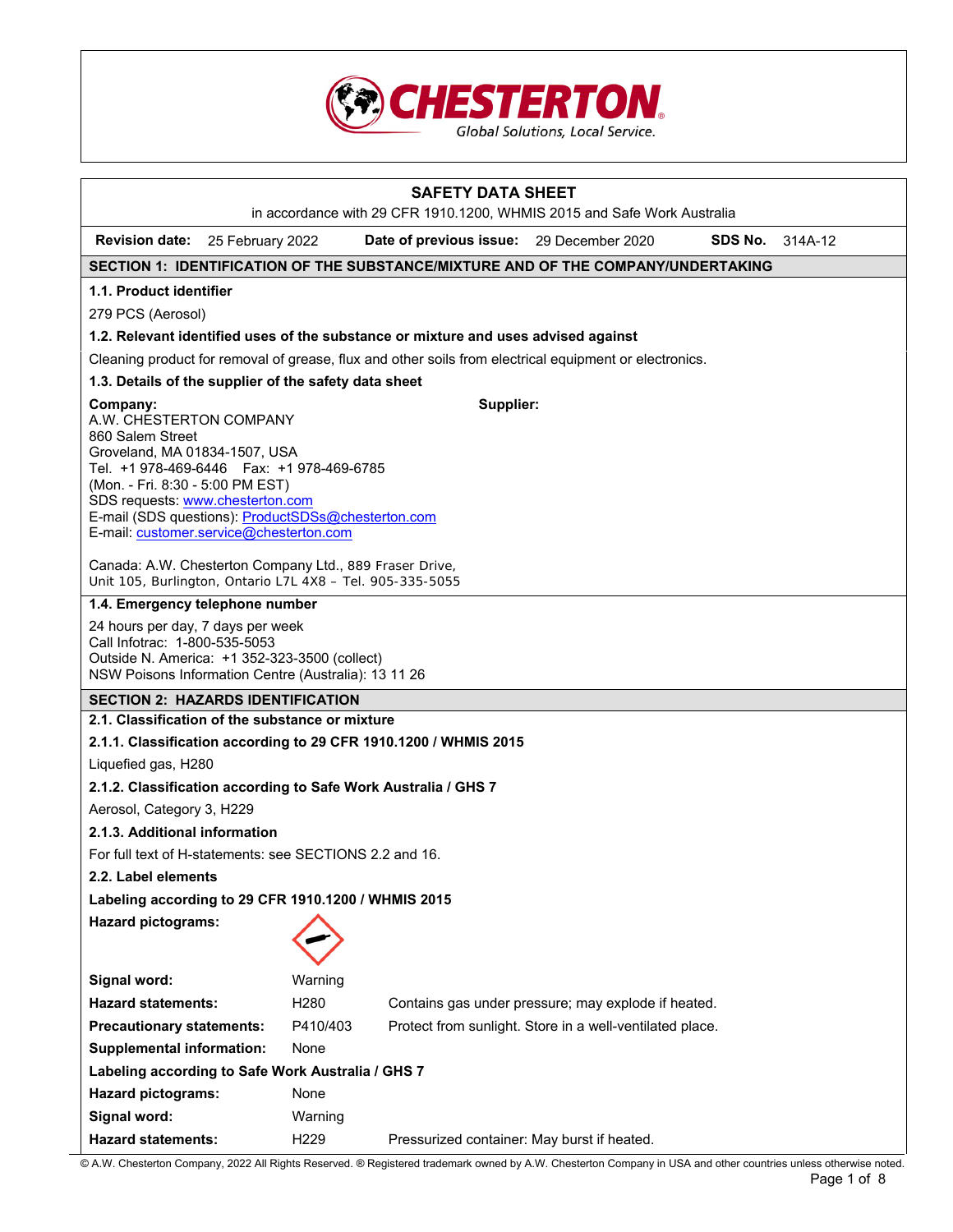| <b>Precautionary statements:</b>                                                                                                                                                                                                                                                                                                                                                             |                                                                                                                                           | P210                                                                                                        | Keep away from heat, hot surfaces, sparks, open flames and other ignition<br>sources. No smoking. |                                                                                     |                                                                                                                                                 |
|----------------------------------------------------------------------------------------------------------------------------------------------------------------------------------------------------------------------------------------------------------------------------------------------------------------------------------------------------------------------------------------------|-------------------------------------------------------------------------------------------------------------------------------------------|-------------------------------------------------------------------------------------------------------------|---------------------------------------------------------------------------------------------------|-------------------------------------------------------------------------------------|-------------------------------------------------------------------------------------------------------------------------------------------------|
|                                                                                                                                                                                                                                                                                                                                                                                              |                                                                                                                                           | P <sub>251</sub><br>P410/412                                                                                |                                                                                                   | Do not pierce or burn, even after use.                                              | Protect from sunlight. Do not expose to temperatures exceeding 50 °C/122 °F.                                                                    |
| <b>Supplemental information:</b>                                                                                                                                                                                                                                                                                                                                                             |                                                                                                                                           | None                                                                                                        |                                                                                                   |                                                                                     |                                                                                                                                                 |
| 2.3. Other hazards                                                                                                                                                                                                                                                                                                                                                                           |                                                                                                                                           |                                                                                                             |                                                                                                   |                                                                                     |                                                                                                                                                 |
|                                                                                                                                                                                                                                                                                                                                                                                              |                                                                                                                                           |                                                                                                             | Direct skin contact may cause skin irritation, frostbite and drying of the skin.                  |                                                                                     |                                                                                                                                                 |
|                                                                                                                                                                                                                                                                                                                                                                                              |                                                                                                                                           |                                                                                                             | <b>SECTION 3: COMPOSITION/INFORMATION ON INGREDIENTS</b>                                          |                                                                                     |                                                                                                                                                 |
| 3.2. Mixtures                                                                                                                                                                                                                                                                                                                                                                                |                                                                                                                                           |                                                                                                             |                                                                                                   |                                                                                     |                                                                                                                                                 |
| Hazardous Ingredients <sup>1</sup>                                                                                                                                                                                                                                                                                                                                                           |                                                                                                                                           |                                                                                                             | % Wt.                                                                                             | <b>CAS No.</b>                                                                      | <b>GHS Classification</b>                                                                                                                       |
| 1,1,1,2-Tetrafluoroethane                                                                                                                                                                                                                                                                                                                                                                    |                                                                                                                                           |                                                                                                             | 25-35                                                                                             | 811-97-2                                                                            | Press. Gas (Liq.), H280                                                                                                                         |
| Other ingredients:<br>Methyl Nonafluoro Ethers                                                                                                                                                                                                                                                                                                                                               |                                                                                                                                           |                                                                                                             | 65-75                                                                                             | 163702-07-6                                                                         | Not classified                                                                                                                                  |
|                                                                                                                                                                                                                                                                                                                                                                                              |                                                                                                                                           |                                                                                                             |                                                                                                   | 163702-08-7                                                                         |                                                                                                                                                 |
|                                                                                                                                                                                                                                                                                                                                                                                              |                                                                                                                                           |                                                                                                             |                                                                                                   |                                                                                     |                                                                                                                                                 |
|                                                                                                                                                                                                                                                                                                                                                                                              |                                                                                                                                           |                                                                                                             |                                                                                                   |                                                                                     |                                                                                                                                                 |
|                                                                                                                                                                                                                                                                                                                                                                                              |                                                                                                                                           | For full text of H-statements: see SECTION 16.                                                              |                                                                                                   |                                                                                     |                                                                                                                                                 |
|                                                                                                                                                                                                                                                                                                                                                                                              | Australia, GHS                                                                                                                            |                                                                                                             |                                                                                                   |                                                                                     | <sup>1</sup> Classified according to: 29 CFR 1910.1200, 1915, 1916, 1917, Mass. Right-to-Know Law (ch. 40, M.G.LO. 111F), WHMIS 2015, Safe Work |
| <b>SECTION 4: FIRST AID MEASURES</b>                                                                                                                                                                                                                                                                                                                                                         |                                                                                                                                           |                                                                                                             |                                                                                                   |                                                                                     |                                                                                                                                                 |
| 4.1. Description of first aid measures                                                                                                                                                                                                                                                                                                                                                       |                                                                                                                                           |                                                                                                             |                                                                                                   |                                                                                     |                                                                                                                                                 |
| Inhalation:                                                                                                                                                                                                                                                                                                                                                                                  |                                                                                                                                           |                                                                                                             |                                                                                                   | Remove to fresh air. Do not administer adrenaline (epinephrine). Contact physician. |                                                                                                                                                 |
| Skin contact:                                                                                                                                                                                                                                                                                                                                                                                | If there is evidence of frostbite, bathe with lukewarm water. Wash skin with soap and water. Contact physician if<br>irritation persists. |                                                                                                             |                                                                                                   |                                                                                     |                                                                                                                                                 |
| Eye contact:                                                                                                                                                                                                                                                                                                                                                                                 | rinsing.                                                                                                                                  | Rinse cautiously with water for several minutes. Remove contact lenses, if present and easy to do. Continue |                                                                                                   |                                                                                     |                                                                                                                                                 |
| Ingestion:                                                                                                                                                                                                                                                                                                                                                                                   |                                                                                                                                           |                                                                                                             | Do not induce vomiting. Contact physician immediately.                                            |                                                                                     |                                                                                                                                                 |
| <b>Protection of first-aiders:</b>                                                                                                                                                                                                                                                                                                                                                           |                                                                                                                                           | No special precautions.                                                                                     |                                                                                                   |                                                                                     |                                                                                                                                                 |
| 4.2. Most important symptoms and effects, both acute and delayed                                                                                                                                                                                                                                                                                                                             |                                                                                                                                           |                                                                                                             |                                                                                                   |                                                                                     |                                                                                                                                                 |
| High vapor concentrations and direct contact are irritating to the eyes. Direct skin contact may cause skin irritation, frostbite and<br>drying of the skin. Vapor in high concentrations may irritate the respiratory tract and cause drowsiness, unconsciousness,<br>headache, dizziness and other central nervous system effects. Cardiac arrhythmia has been reported in animal studies. |                                                                                                                                           |                                                                                                             |                                                                                                   |                                                                                     |                                                                                                                                                 |
|                                                                                                                                                                                                                                                                                                                                                                                              |                                                                                                                                           |                                                                                                             |                                                                                                   | 4.3. Indication of any immediate medical attention and special treatment needed     |                                                                                                                                                 |
|                                                                                                                                                                                                                                                                                                                                                                                              |                                                                                                                                           | Treat symptoms. Do not administer adrenaline (epinephrine).                                                 |                                                                                                   |                                                                                     |                                                                                                                                                 |
| <b>SECTION 5: FIRE-FIGHTING MEASURES</b>                                                                                                                                                                                                                                                                                                                                                     |                                                                                                                                           |                                                                                                             |                                                                                                   |                                                                                     |                                                                                                                                                 |
| 5.1. Extinguishing media                                                                                                                                                                                                                                                                                                                                                                     |                                                                                                                                           |                                                                                                             |                                                                                                   |                                                                                     |                                                                                                                                                 |
| Nonflammable. Use extinguisher appropriate to the surrounding fire.<br>Suitable extinguishing media:                                                                                                                                                                                                                                                                                         |                                                                                                                                           |                                                                                                             |                                                                                                   |                                                                                     |                                                                                                                                                 |
| Unsuitable extinguishing media:<br>Not applicable                                                                                                                                                                                                                                                                                                                                            |                                                                                                                                           |                                                                                                             |                                                                                                   |                                                                                     |                                                                                                                                                 |
|                                                                                                                                                                                                                                                                                                                                                                                              |                                                                                                                                           | 5.2. Special hazards arising from the substance or mixture                                                  |                                                                                                   |                                                                                     |                                                                                                                                                 |
|                                                                                                                                                                                                                                                                                                                                                                                              | <b>Hazardous combustion products:</b><br>Hydrogen Fluoride, Carbonyl Halides, Halogen acids, oxides of Carbon.                            |                                                                                                             |                                                                                                   |                                                                                     |                                                                                                                                                 |
| Pressurized containers, when heated, are a potential explosive hazard.<br><b>Other hazards:</b>                                                                                                                                                                                                                                                                                              |                                                                                                                                           |                                                                                                             |                                                                                                   |                                                                                     |                                                                                                                                                 |
| 5.3. Advice for firefighters                                                                                                                                                                                                                                                                                                                                                                 |                                                                                                                                           |                                                                                                             |                                                                                                   |                                                                                     |                                                                                                                                                 |
| Cool exposed containers with water. Recommend Firefighters wear self-contained breathing apparatus.                                                                                                                                                                                                                                                                                          |                                                                                                                                           |                                                                                                             |                                                                                                   |                                                                                     |                                                                                                                                                 |
| <b>Australian HAZCHEM Emergency Action Code:</b><br>1 Y                                                                                                                                                                                                                                                                                                                                      |                                                                                                                                           |                                                                                                             |                                                                                                   |                                                                                     |                                                                                                                                                 |
| <b>SECTION 6: ACCIDENTAL RELEASE MEASURES</b>                                                                                                                                                                                                                                                                                                                                                |                                                                                                                                           |                                                                                                             |                                                                                                   |                                                                                     |                                                                                                                                                 |
| 6.1. Personal precautions, protective equipment and emergency procedures                                                                                                                                                                                                                                                                                                                     |                                                                                                                                           |                                                                                                             |                                                                                                   |                                                                                     |                                                                                                                                                 |
| Utilize exposure controls and personal protection as specified in Section 8.                                                                                                                                                                                                                                                                                                                 |                                                                                                                                           |                                                                                                             |                                                                                                   |                                                                                     |                                                                                                                                                 |
| <b>6.2. Environmental Precautions</b>                                                                                                                                                                                                                                                                                                                                                        |                                                                                                                                           |                                                                                                             |                                                                                                   |                                                                                     |                                                                                                                                                 |
| Keep out of sewers, streams and waterways.                                                                                                                                                                                                                                                                                                                                                   |                                                                                                                                           |                                                                                                             |                                                                                                   |                                                                                     |                                                                                                                                                 |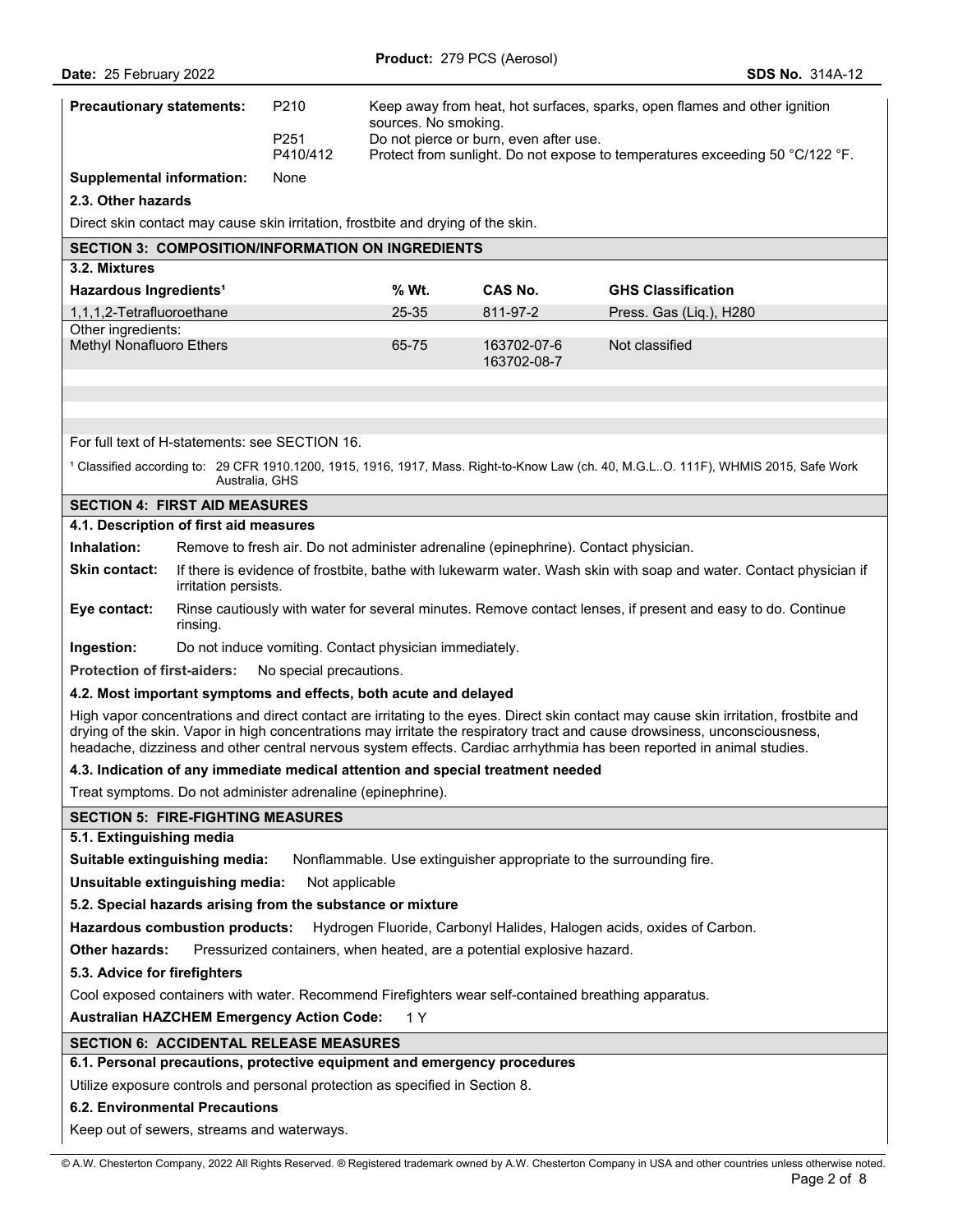## **6.3. Methods and material for containment and cleaning up**

Evacuate area. Provide adequate ventilation. Contain spill to a small area. Pick up with absorbent material (sand, sawdust, clay, etc.) and place in a suitable container for disposal.

## **6.4. Reference to other sections**

Refer to section 13 for disposal advice.

# **SECTION 7: HANDLING AND STORAGE**

## **7.1. Precautions for safe handling**

Shake well before using. Do not spray on a naked flame or any incandescent material. Keep away from sources of ignition - No Smoking. Vapors are heavier than air and will collect in low areas. After handling, wash before eating, drinking or smoking.

## **7.2. Conditions for safe storage, including any incompatibilities**

Pressurized container: protect from sunlight and do not expose to temperatures exceeding 50°C (120°F). Do not pierce or burn, even after use.

## **7.3. Specific end use(s)**

No special precautions.

| <b>SECTION 8: EXPOSURE CONTROLS/PERSONAL PROTECTION</b>                                                                                                                                                                                                                                                                                                                                                                                                                                   |                                                                                                                                       |                   |                              |                   |       |                                 |
|-------------------------------------------------------------------------------------------------------------------------------------------------------------------------------------------------------------------------------------------------------------------------------------------------------------------------------------------------------------------------------------------------------------------------------------------------------------------------------------------|---------------------------------------------------------------------------------------------------------------------------------------|-------------------|------------------------------|-------------------|-------|---------------------------------|
| 8.1. Control parameters                                                                                                                                                                                                                                                                                                                                                                                                                                                                   |                                                                                                                                       |                   |                              |                   |       |                                 |
| Occupational exposure limit values                                                                                                                                                                                                                                                                                                                                                                                                                                                        |                                                                                                                                       |                   |                              |                   |       |                                 |
| Ingredients                                                                                                                                                                                                                                                                                                                                                                                                                                                                               | <b>OSHA PEL1</b>                                                                                                                      |                   | <b>ACGIH TLV<sup>2</sup></b> |                   |       | <b>AUSTRALIA ES<sup>3</sup></b> |
|                                                                                                                                                                                                                                                                                                                                                                                                                                                                                           | ppm                                                                                                                                   | mg/m <sup>3</sup> | ppm                          | mg/m <sup>3</sup> | ppm   | mg/m <sup>3</sup>               |
| 1,1,1,2-Tetrafluoroethane**                                                                                                                                                                                                                                                                                                                                                                                                                                                               | N/A                                                                                                                                   | N/A               | N/A                          | N/A               | 1,000 | 4,240                           |
| Methyl Nonafluoro Ethers*                                                                                                                                                                                                                                                                                                                                                                                                                                                                 | N/A                                                                                                                                   | N/A               | N/A                          | N/A               | N/A   | N/A                             |
|                                                                                                                                                                                                                                                                                                                                                                                                                                                                                           |                                                                                                                                       |                   |                              |                   |       |                                 |
|                                                                                                                                                                                                                                                                                                                                                                                                                                                                                           |                                                                                                                                       |                   |                              |                   |       |                                 |
|                                                                                                                                                                                                                                                                                                                                                                                                                                                                                           |                                                                                                                                       |                   |                              |                   |       |                                 |
|                                                                                                                                                                                                                                                                                                                                                                                                                                                                                           |                                                                                                                                       |                   |                              |                   |       |                                 |
| *American Industrial Hygiene Association (AIHA) recommended limit: 750 ppm.<br>**American Industrial Hygiene Association (AIHA) recommended limit: 1000 ppm (4240 mg/m <sup>3</sup> ).<br><sup>1</sup> United States Occupational Health & Safety Administration permissible exposure limits<br><sup>2</sup> American Conference of Governmental Industrial Hygienists threshold limit values<br><sup>3</sup> Safe Work Australia, Workplace Exposure Standards for Airborne Contaminants |                                                                                                                                       |                   |                              |                   |       |                                 |
| <b>Biological limit values</b>                                                                                                                                                                                                                                                                                                                                                                                                                                                            |                                                                                                                                       |                   |                              |                   |       |                                 |
| No biological exposure limits noted for the ingredient(s).                                                                                                                                                                                                                                                                                                                                                                                                                                |                                                                                                                                       |                   |                              |                   |       |                                 |
| 8.2. Exposure controls                                                                                                                                                                                                                                                                                                                                                                                                                                                                    |                                                                                                                                       |                   |                              |                   |       |                                 |
| 8.2.1. Engineering measures                                                                                                                                                                                                                                                                                                                                                                                                                                                               |                                                                                                                                       |                   |                              |                   |       |                                 |
| Provide sufficient ventilation to keep the vapor concentrations below the exposure limits.                                                                                                                                                                                                                                                                                                                                                                                                |                                                                                                                                       |                   |                              |                   |       |                                 |
| 8.2.2. Individual protection measures                                                                                                                                                                                                                                                                                                                                                                                                                                                     |                                                                                                                                       |                   |                              |                   |       |                                 |
| Not normally needed. In case of insufficient ventilation, utilize an approved organic vapor respirator<br><b>Respiratory protection:</b><br>(e.g., EN filter type A).                                                                                                                                                                                                                                                                                                                     |                                                                                                                                       |                   |                              |                   |       |                                 |
| <b>Protective gloves:</b>                                                                                                                                                                                                                                                                                                                                                                                                                                                                 | Chemical resistant gloves (e.g., natural rubber, neoprene or PVC)                                                                     |                   |                              |                   |       |                                 |
| Eye and face protection:                                                                                                                                                                                                                                                                                                                                                                                                                                                                  | Safety goggles or face shield.                                                                                                        |                   |                              |                   |       |                                 |
| Other:                                                                                                                                                                                                                                                                                                                                                                                                                                                                                    | Impervious gloves and clothing (e.g., natural rubber, neoprene or PVC) as necessary for repetitive,<br>prolonged contact with liquid. |                   |                              |                   |       |                                 |
| 8.2.3. Environmental exposure controls                                                                                                                                                                                                                                                                                                                                                                                                                                                    |                                                                                                                                       |                   |                              |                   |       |                                 |
| Refer to sections 6 and 12.                                                                                                                                                                                                                                                                                                                                                                                                                                                               |                                                                                                                                       |                   |                              |                   |       |                                 |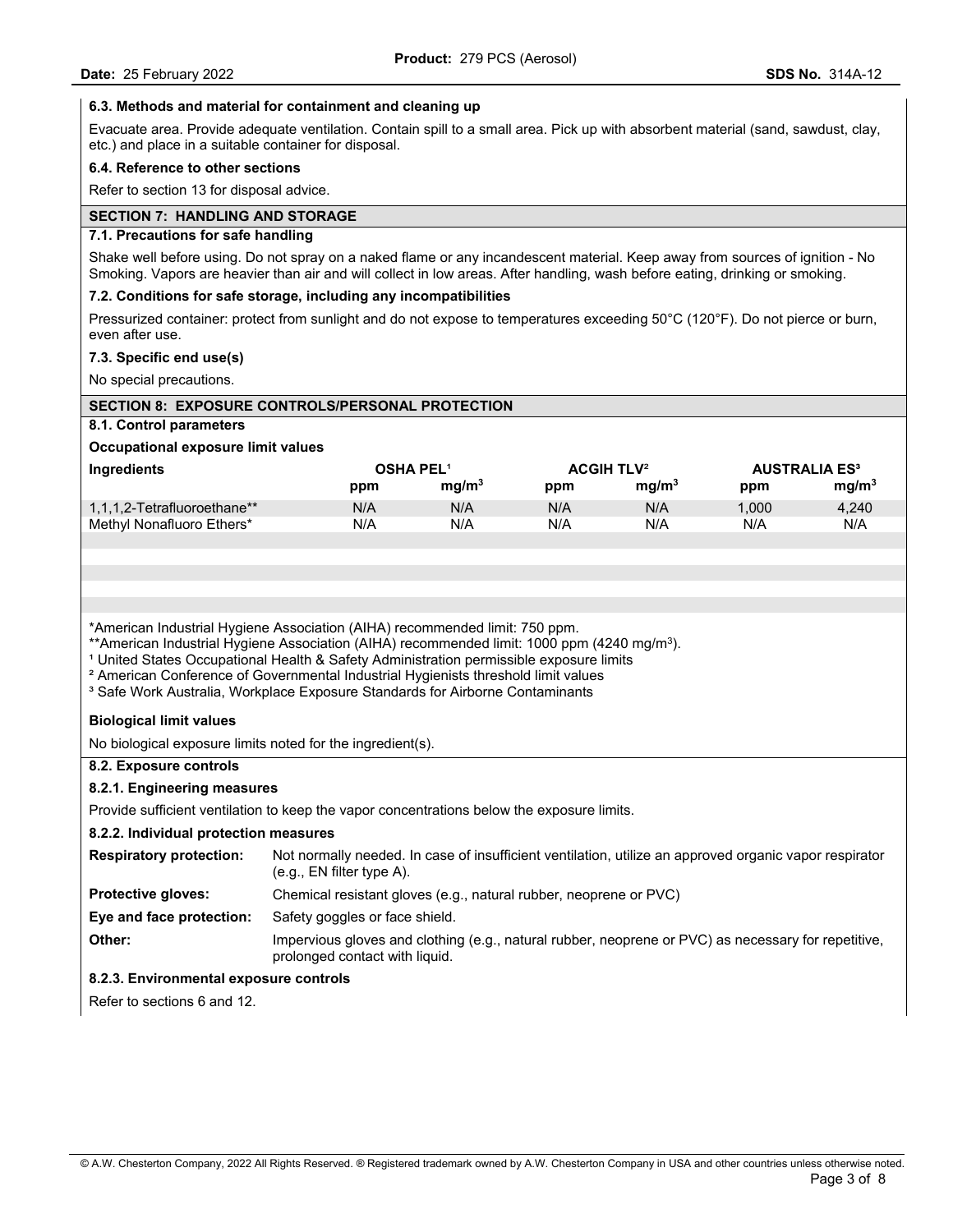## **SECTION 9: PHYSICAL AND CHEMICAL PROPERTIES**

**9.1. Information on basic physical and chemical properties**

| <b>Physical state</b><br>Colour<br>Odour<br><b>Odour threshold</b> | liauid<br>clear. colorless<br>faint odor<br>not determined | рH<br><b>Kinematic viscosity</b><br>Solubility in water<br><b>Partition coefficient</b><br>n-octanol/water | not applicable<br>not determined<br>insoluble<br>not applicable |
|--------------------------------------------------------------------|------------------------------------------------------------|------------------------------------------------------------------------------------------------------------|-----------------------------------------------------------------|
| Boiling point or range                                             | $60^{\circ}$ C (140 $^{\circ}$ F)                          | Vapour pressure @ $20^{\circ}$ C                                                                           | $170 \text{ mm}$ Hg                                             |
| Melting point/freezing point                                       | $-135^{\circ}$ C (-211 $^{\circ}$ F)                       | Density and/or relative density                                                                            | $1.5$ kg/l                                                      |
| % Volatile (by volume)                                             | 100%                                                       | Weight per volume                                                                                          | $12.5$ lbs/gal.                                                 |
| <b>Flammability</b>                                                | nonflammable                                               | Vapour density (air=1)                                                                                     | >1                                                              |
| Lower/upper flammability or<br>explosion limits                    | 7.4 (Lower explosion level)                                | Rate of evaporation (ether=1)                                                                              | $\leq 1$                                                        |
| <b>Flash point</b>                                                 | none                                                       | % Aromatics by weight                                                                                      | $0\%$                                                           |
| Method                                                             | PM Closed Cup                                              | <b>Particle characteristics</b>                                                                            | not applicable                                                  |
| <b>Autoignition temperature</b>                                    | 405°C (761°F)                                              | <b>Explosive properties</b>                                                                                | not applicable                                                  |
| Decomposition temperature                                          | no data available                                          | <b>Oxidising properties</b>                                                                                | not applicable                                                  |
| 9.2. Other information                                             |                                                            |                                                                                                            |                                                                 |

None

## **SECTION 10: STABILITY AND REACTIVITY**

## **10.1. Reactivity**

Refer to sections 10.3 and 10.5.

**10.2. Chemical stability** 

**Stable** 

## **10.3. Possibility of hazardous reactions**

No dangerous reactions known under conditions of normal use.

### **10.4. Conditions to avoid**

None

## **10.5. Incompatible materials**

Strong bases, reactive metals and strong oxidizers like liquid Chlorine and concentrated Oxygen.

## **10.6. Hazardous decomposition products**

Hydrogen Fluoride, Carbonyl Halides, Halogen acids and other toxic fumes.

# **SECTION 11: TOXICOLOGICAL INFORMATION**

# **11.1. Information on toxicological effects**

**Primary route of exposure under normal use:**  Inhalation, skin and eye contact. Personnel with eye and skin disorders, heart disease and respiratory disorders are generally aggravated by exposure. **Acute toxicity - Oral:** Based on available data on components, the classification criteria are not met. Substance **Test** Result Methyl Nonafluoro Ethers LD50, rat 2015 | > 5000 mg/kg

**Dermal:** No information available

 **Inhalation:** Based on available data on components, the classification criteria are not met. Vapor in high concentrations may irritate the respiratory tract and cause drowsiness, unconsciousness, headache, dizziness and other central nervous system effects. Cardiac arrhythmia has been reported in animal studies (NOEL: 50000 ppm; LOEL: 75000 ppm)

| Substance                 | ⊺est             | Result                |
|---------------------------|------------------|-----------------------|
| Methyl Nonafluoro Ethers  | LC50. $rat. 4 h$ | $>$ 1000 ma/l (vapor) |
| 1.1.1.2-Tetrafluoroethane | LC50, rat, 4 h   | $> 500000$ ppm        |

**Skin corrosion/irritation:** Direct skin contact may cause skin irritation, frostbite and drying of the skin.

| Substance                 | ⊺est                    | Result         |
|---------------------------|-------------------------|----------------|
| Methyl Nonafluoro Ethers  | Skin irritation, rabbit | Not irritating |
| 1.1.1.2-Tetrafluoroethane | Skin irritation, rabbit | Not irritating |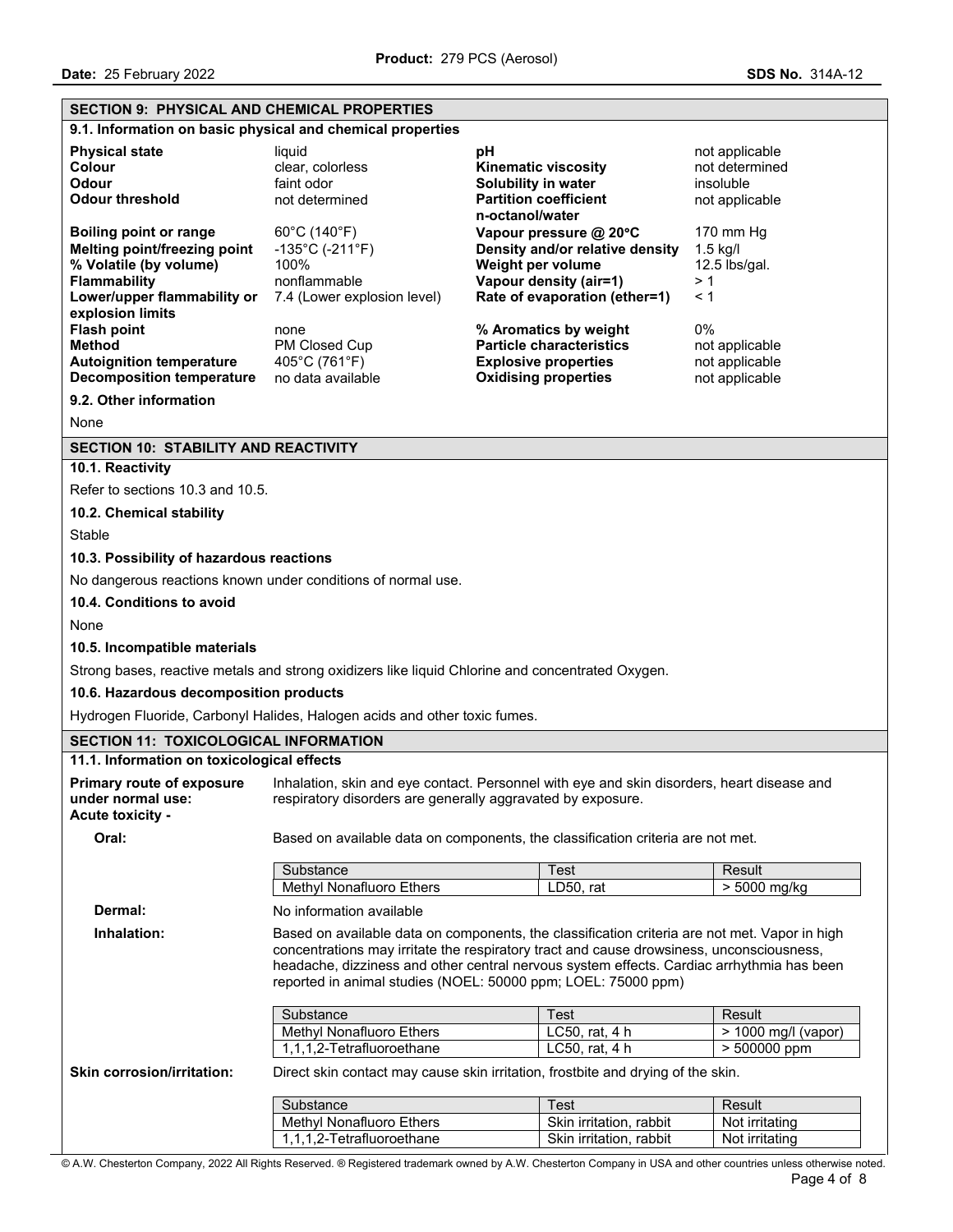| Serious eye damage/<br>irritation:        | High vapor concentrations and direct contact are irritating to the eyes.                                                                                                                                                                                                                  |                                   |                 |
|-------------------------------------------|-------------------------------------------------------------------------------------------------------------------------------------------------------------------------------------------------------------------------------------------------------------------------------------------|-----------------------------------|-----------------|
|                                           | Substance                                                                                                                                                                                                                                                                                 | Test                              | Result          |
|                                           | Methyl Nonafluoro Ethers                                                                                                                                                                                                                                                                  | Eye irritation, rabbit            | Not irritating  |
|                                           | 1,1,1,2-Tetrafluoroethane                                                                                                                                                                                                                                                                 | Eye irritation, rabbit            | Not irritating  |
| <b>Respiratory or skin</b>                |                                                                                                                                                                                                                                                                                           |                                   |                 |
| sensitisation:                            | Substance                                                                                                                                                                                                                                                                                 | <b>Test</b>                       | Result          |
|                                           | Methyl Nonafluoro Ethers                                                                                                                                                                                                                                                                  | Skin sensitization,<br>guinea pig | Not sensitizing |
|                                           | 1,1,1,2-Tetrafluoroethane                                                                                                                                                                                                                                                                 | Skin irritation, guinea pig       | Not sensitizing |
| Germ cell mutagenicity:                   | Based on available data on components, the classification criteria are not met.                                                                                                                                                                                                           |                                   |                 |
| Carcinogenicity:                          | This product contains no carcinogens as listed by the National Toxicology Program (NTP), the<br>International Agency for Research on Cancer (IARC), the Occupational Safety and Health<br>Administration (OSHA) or Regulation (EC) No 1272/2008.                                          |                                   |                 |
| <b>Reproductive toxicity:</b>             | Methyl Nonafluoro Ethers: NOAEL, oral, rat, male / female, 28 days = 1000 mg/kg/day;<br>developmental NOAEL, inhalation, rat = 307 mg/l; NOAEL, inhalation, rat, 1 generation = 129<br>mg/l. 1,1,1,2-Tetrafluoroethane: based on available data, the classification criteria are not met. |                                   |                 |
| STOT - single exposure:                   | Methyl Nonafluoro Ethers: LOAEL, inhalation, 10 min. = 913 mg/l. 1,1,1,2-Tetrafluoroethane:<br>based on available data, the classification criteria are not met.                                                                                                                          |                                   |                 |
| STOT - repeated exposure:                 | Methyl Nonafluoro Ethers: NOAEL, oral, rat, 28 days = 1000 mg/kg/day; NOAEL, inhalation, rat,<br>11/13 weeks = 129/155 mg/l. 1,1,1,2-Tetrafluoroethane: NOEL, rat = 40000 ppm.                                                                                                            |                                   |                 |
| <b>Aspiration hazard:</b>                 | Based on available data, the classification criteria are not met.                                                                                                                                                                                                                         |                                   |                 |
| <b>Other information:</b>                 | None known                                                                                                                                                                                                                                                                                |                                   |                 |
| <b>SECTION 12: ECOLOGICAL INFORMATION</b> |                                                                                                                                                                                                                                                                                           |                                   |                 |

Ecotoxicological data have not been determined specifically for this product. The information given below is based on a knowledge of the components and the ecotoxicology of similar substances.

## **12.1. Toxicity**

Contains a greenhouse gas which may contribute to global warming. Methyl Nonafluoro Ethers: This product has insignificant toxicity to fathead minnows (96 Hr LC50 = >7.9 mg/l), waterfleas (48 Hr EC50 = >10 mg/l) and algae (96 Hr ErC50 = >8.9 mg/l) at its solubility limit. Ozone-depletion potential: none (0).

## **12.2. Persistence and degradability**

Methyl Nonafluoro Ethers: atmospheric lifetime = approx. 4.1 years.

## **12.3. Bioaccumulative potential**

1,1,1,2-Tetrafluoroethane: log Kow = 1.06, bioconcentration in aquatic organisms is not expected to be significant.

## **12.4. Mobility in soil**

Liquid. Insoluble in water. This substance is highly volatile and will rapidly evaporate to the air if released into the environment. In determining environmental mobility, consider the product's physical and chemical properties (see Section 9).

### **12.5. Other adverse effects**

Contains a greenhouse gas which may contribute to global warming.

## **SECTION 13: DISPOSAL CONSIDERATIONS**

## **13.1. Waste treatment methods**

Reclaim or recycle if possible. Incinerate absorbed material in an approved area. Do not incinerate sealed containers. Check local, state and national/federal regulations and comply with the most stringent requirement.

## **SECTION 14: TRANSPORT INFORMATION**

| 14.1. UN number or ID number  |                         |
|-------------------------------|-------------------------|
| ADG/ADR/RID/ADN/IMDG/ICAO:    | UN1950                  |
| TDG:                          | UN1950                  |
| US DOT:                       | UN1950                  |
| 14.2. UN proper shipping name |                         |
| ICAO:                         | Aerosols, Non-Flammable |
| <b>ADG/IMDG:</b>              | Aerosols                |
| ADR/RID/ADN:                  | Aerosols, asphyxiant    |
| TDG:                          | Aerosols, non-flammable |
| US DOT:                       | Aerosols, non-flammable |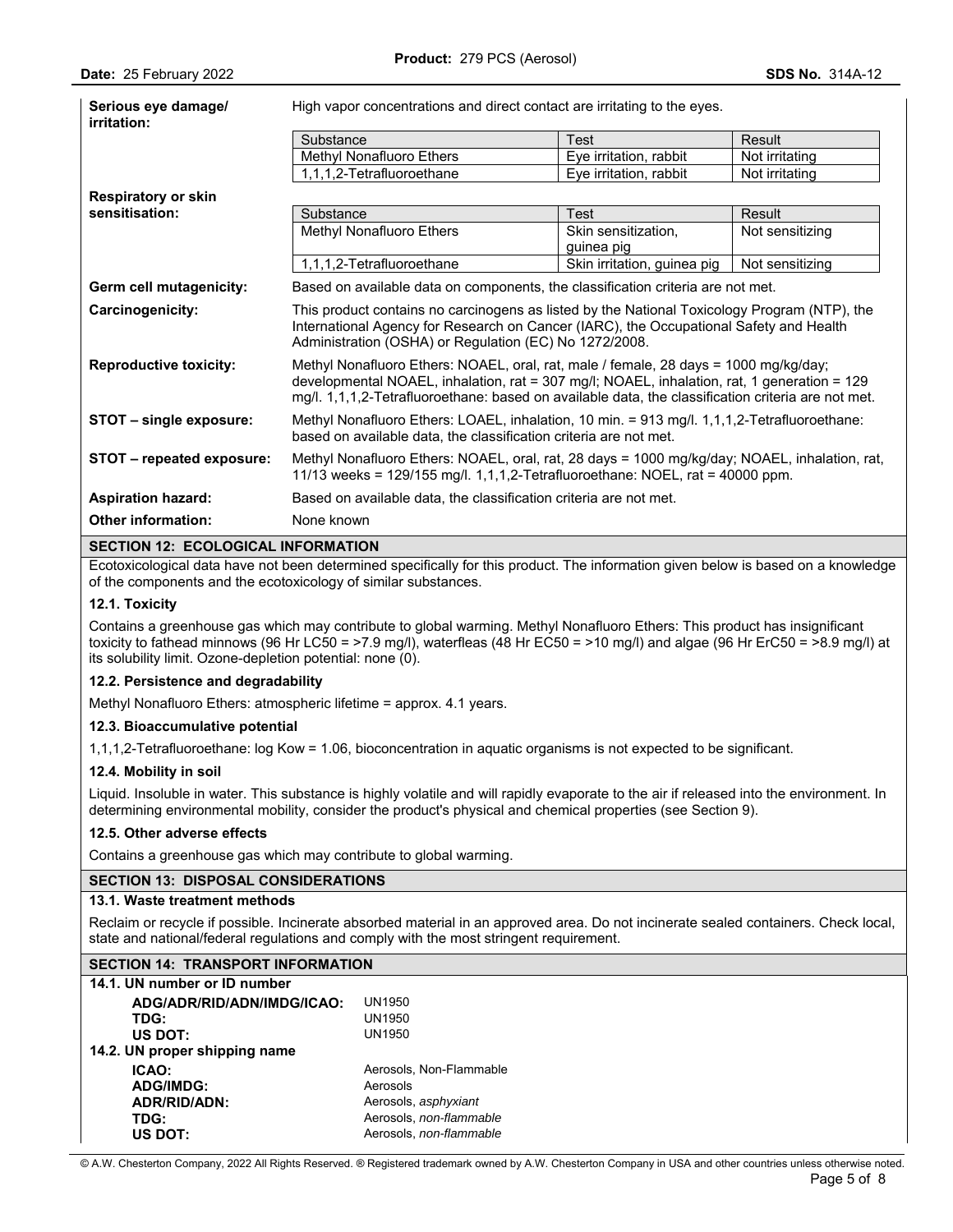| 14.3. Transport hazard class(es)                                                                                                                          |                       |  |  |
|-----------------------------------------------------------------------------------------------------------------------------------------------------------|-----------------------|--|--|
| ADG/ADR/RID/ADN/IMDG/ICAO:                                                                                                                                | 2.2                   |  |  |
| TDG:                                                                                                                                                      | 2.2                   |  |  |
| US DOT:                                                                                                                                                   | 2.2                   |  |  |
| 14.4. Packing group                                                                                                                                       |                       |  |  |
| ADG/ADR/RID/ADN/IMDG/ICAO:                                                                                                                                | NOT APPLICABLE        |  |  |
| TDG:                                                                                                                                                      | <b>NOT APPLICABLE</b> |  |  |
| US DOT:                                                                                                                                                   | NOT APPLICABLE        |  |  |
| 14.5. Environmental hazards                                                                                                                               |                       |  |  |
| NO ENVIRONMENTAL HAZARDS                                                                                                                                  |                       |  |  |
| 14.6. Special precautions for user                                                                                                                        |                       |  |  |
| NO SPECIAL PRECAUTIONS FOR USER                                                                                                                           |                       |  |  |
| 14.7. Maritime transport in bulk according to IMO instruments                                                                                             |                       |  |  |
| NOT APPLICABLE                                                                                                                                            |                       |  |  |
| 14.8. Other information                                                                                                                                   |                       |  |  |
| US DOT: Shipped as Limited Quantity in packaging having a rated capacity gross weight of 66 lb. or less (49 CFR 173.306(a),(3),(i)).<br><b>FRG NO 126</b> |                       |  |  |
| <b>IMDG:</b> EmS. F-D, S-U, Shipped as Limited Quantity                                                                                                   |                       |  |  |
| <b>ADR:</b> Classification code 5A, Tunnel restriction code (E), Shipped as Limited Quantity                                                              |                       |  |  |
| ADG HAZCHEM CODE: N/A HIN: (1)                                                                                                                            |                       |  |  |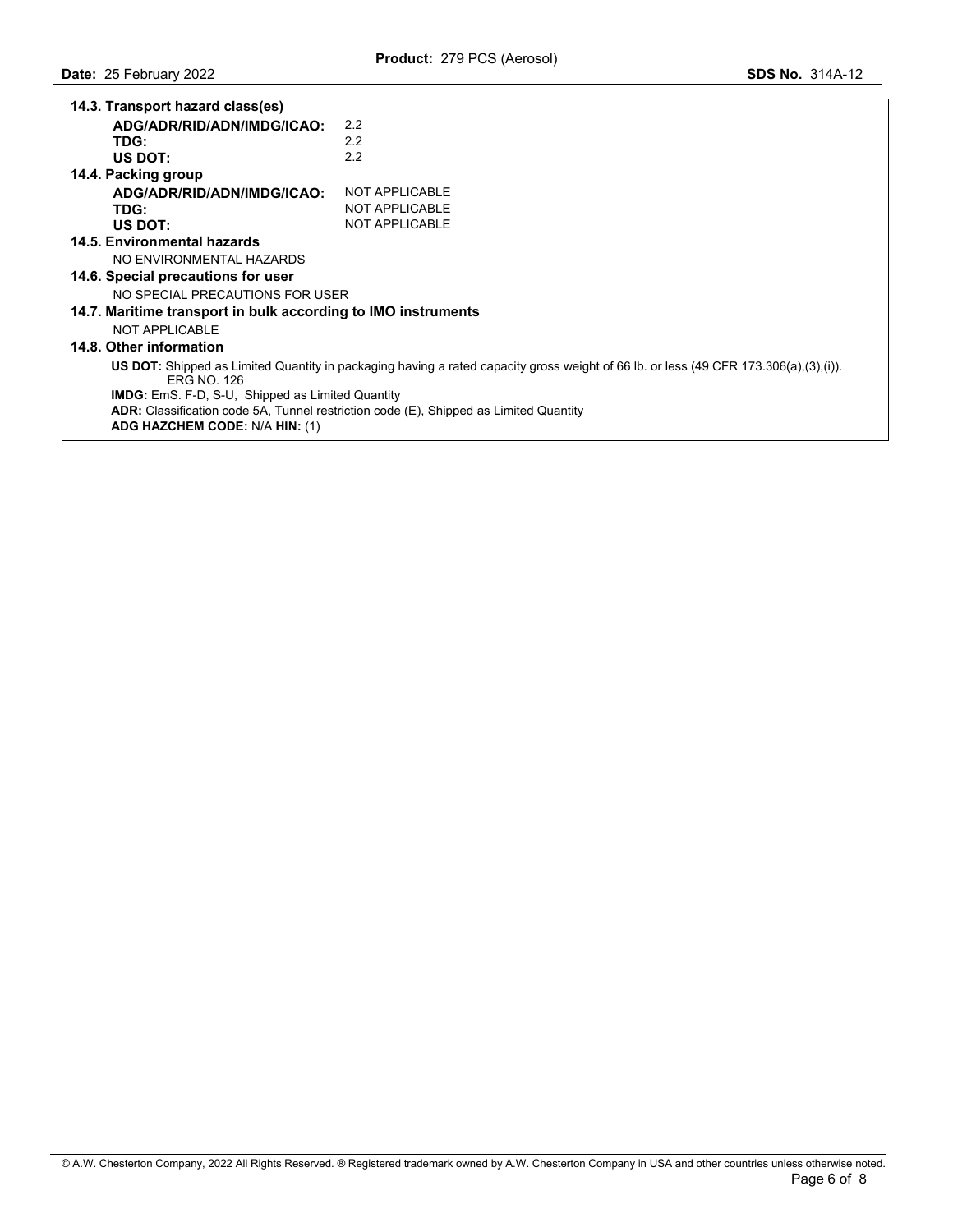| <b>SECTION 15: REGULATORY INFORMATION</b>                                                                                                                                                                                                                                                                                                                                                                                                                                                                                                                                                                                                                                                             |                                                                                                                                                                                                                                                                                                                                                                                                                                                                                                                                                                                                                                                                                                             |  |  |  |
|-------------------------------------------------------------------------------------------------------------------------------------------------------------------------------------------------------------------------------------------------------------------------------------------------------------------------------------------------------------------------------------------------------------------------------------------------------------------------------------------------------------------------------------------------------------------------------------------------------------------------------------------------------------------------------------------------------|-------------------------------------------------------------------------------------------------------------------------------------------------------------------------------------------------------------------------------------------------------------------------------------------------------------------------------------------------------------------------------------------------------------------------------------------------------------------------------------------------------------------------------------------------------------------------------------------------------------------------------------------------------------------------------------------------------------|--|--|--|
| 15.1. Safety, health and environmental regulations/legislation specific for the substance or mixture                                                                                                                                                                                                                                                                                                                                                                                                                                                                                                                                                                                                  |                                                                                                                                                                                                                                                                                                                                                                                                                                                                                                                                                                                                                                                                                                             |  |  |  |
| 15.1.1. National regulations                                                                                                                                                                                                                                                                                                                                                                                                                                                                                                                                                                                                                                                                          |                                                                                                                                                                                                                                                                                                                                                                                                                                                                                                                                                                                                                                                                                                             |  |  |  |
| <b>US EPA SARA TITLE III</b>                                                                                                                                                                                                                                                                                                                                                                                                                                                                                                                                                                                                                                                                          |                                                                                                                                                                                                                                                                                                                                                                                                                                                                                                                                                                                                                                                                                                             |  |  |  |
| 312 Hazards:<br>Chemicals subject to reporting requirements of Section 313 of EPCRA<br>and of 40 CFR 372:                                                                                                                                                                                                                                                                                                                                                                                                                                                                                                                                                                                             |                                                                                                                                                                                                                                                                                                                                                                                                                                                                                                                                                                                                                                                                                                             |  |  |  |
| Gases under pressure                                                                                                                                                                                                                                                                                                                                                                                                                                                                                                                                                                                                                                                                                  | None<br>TSCA: All chemical components are listed in the TSCA inventory.                                                                                                                                                                                                                                                                                                                                                                                                                                                                                                                                                                                                                                     |  |  |  |
| Other national regulations:                                                                                                                                                                                                                                                                                                                                                                                                                                                                                                                                                                                                                                                                           | Contains a greenhouse gas which may contribute to global warming. Do not vent to the<br>atmosphere. Recover residual material.                                                                                                                                                                                                                                                                                                                                                                                                                                                                                                                                                                              |  |  |  |
| <b>SECTION 16: OTHER INFORMATION</b>                                                                                                                                                                                                                                                                                                                                                                                                                                                                                                                                                                                                                                                                  |                                                                                                                                                                                                                                                                                                                                                                                                                                                                                                                                                                                                                                                                                                             |  |  |  |
| <b>Abbreviations</b><br>ADG: Australian Dangerous Goods Code                                                                                                                                                                                                                                                                                                                                                                                                                                                                                                                                                                                                                                          |                                                                                                                                                                                                                                                                                                                                                                                                                                                                                                                                                                                                                                                                                                             |  |  |  |
| and acronyms:<br>ATE: Acute Toxicity Estimate<br><b>BCF: Bioconcentration Factor</b><br>cATpE: Converted Acute Toxicity point Estimate<br><b>ES: Exposure Standard</b><br>GHS: Globally Harmonized System<br>ICAO: International Civil Aviation Organization<br>IMDG: International Maritime Dangerous Goods<br>LD50: Lethal Dose to 50% of a test population<br>LOEL: Lowest Observed Effect Level<br>N/A: Not Applicable<br>NA: Not Available<br>NOEC: No Observed Effect Concentration<br>NOEL: No Observed Effect Level<br>REL: Recommended Exposure Limit<br><b>SCL: Specific Concentration Limit</b><br>SDS: Safety Data Sheet<br>STEL: Short Term Exposure Limit<br>TWA: Time Weighted Average | ADN: European Agreement concerning the International Carriage of Dangerous Goods by Inland Waterways<br>ADR: European Agreement concerning the International Carriage of Dangerous Goods by Road<br>LC50: Lethal Concentration to 50 % of a test population<br>OECD: Organization for Economic Co-operation and Development<br>(Q)SAR: Quantitative Structure-Activity Relationship<br>RID: Regulations concerning the International Carriage of Dangerous Goods by Rail<br>STOT RE: Specific Target Organ Toxicity, Repeated Exposure<br>STOT SE: Specific Target Organ Toxicity, Single Exposure<br>TDG: Transportation of Dangerous Goods (Canada)<br>US DOT: United States Department of Transportation |  |  |  |
| WHMIS: Workplace Hazardous Materials Information System                                                                                                                                                                                                                                                                                                                                                                                                                                                                                                                                                                                                                                               |                                                                                                                                                                                                                                                                                                                                                                                                                                                                                                                                                                                                                                                                                                             |  |  |  |
| Other abbreviations and acronyms can be looked up at www.wikipedia.org.                                                                                                                                                                                                                                                                                                                                                                                                                                                                                                                                                                                                                               |                                                                                                                                                                                                                                                                                                                                                                                                                                                                                                                                                                                                                                                                                                             |  |  |  |
| Commission des normes, de l'équité, de la santé et de la sécurité du travail (CNESST)<br>Key literature references<br>and sources for data:<br>Chemical Classification and Information Database (CCID)<br>European Chemicals Agency (ECHA) - Information on Chemicals<br>Hazardous Chemical Information System (HCIS)<br>National Institute of Technology and Evaluation (NITE)<br>U.S. National Library of Medicine Toxicology Data Network (TOXNET)<br>Procedure used to derive the classification for mixtures according to GHS:                                                                                                                                                                   |                                                                                                                                                                                                                                                                                                                                                                                                                                                                                                                                                                                                                                                                                                             |  |  |  |
| Classification<br><b>Classification procedure</b>                                                                                                                                                                                                                                                                                                                                                                                                                                                                                                                                                                                                                                                     |                                                                                                                                                                                                                                                                                                                                                                                                                                                                                                                                                                                                                                                                                                             |  |  |  |
| Liquefied gas, H280 (GHS 3)                                                                                                                                                                                                                                                                                                                                                                                                                                                                                                                                                                                                                                                                           | Based on component data                                                                                                                                                                                                                                                                                                                                                                                                                                                                                                                                                                                                                                                                                     |  |  |  |
| Aerosol 3, H229 (GHS > 3)                                                                                                                                                                                                                                                                                                                                                                                                                                                                                                                                                                                                                                                                             | Based on component data                                                                                                                                                                                                                                                                                                                                                                                                                                                                                                                                                                                                                                                                                     |  |  |  |
| <b>Relevant H-statements:</b>                                                                                                                                                                                                                                                                                                                                                                                                                                                                                                                                                                                                                                                                         | H229: Pressurized container: May burst if heated.<br>H280: Contains gas under pressure; may explode if heated.                                                                                                                                                                                                                                                                                                                                                                                                                                                                                                                                                                                              |  |  |  |
| Hazard pictogram names:<br>Gas cylinder (GHS 3)                                                                                                                                                                                                                                                                                                                                                                                                                                                                                                                                                                                                                                                       |                                                                                                                                                                                                                                                                                                                                                                                                                                                                                                                                                                                                                                                                                                             |  |  |  |
| <b>Further information:</b><br>None                                                                                                                                                                                                                                                                                                                                                                                                                                                                                                                                                                                                                                                                   |                                                                                                                                                                                                                                                                                                                                                                                                                                                                                                                                                                                                                                                                                                             |  |  |  |
| 25 February 2022<br>Date of last revision:                                                                                                                                                                                                                                                                                                                                                                                                                                                                                                                                                                                                                                                            |                                                                                                                                                                                                                                                                                                                                                                                                                                                                                                                                                                                                                                                                                                             |  |  |  |
| Changes to the SDS in this revision:<br>Sections 2.1.1, 5.3, 15.1, 16.                                                                                                                                                                                                                                                                                                                                                                                                                                                                                                                                                                                                                                |                                                                                                                                                                                                                                                                                                                                                                                                                                                                                                                                                                                                                                                                                                             |  |  |  |